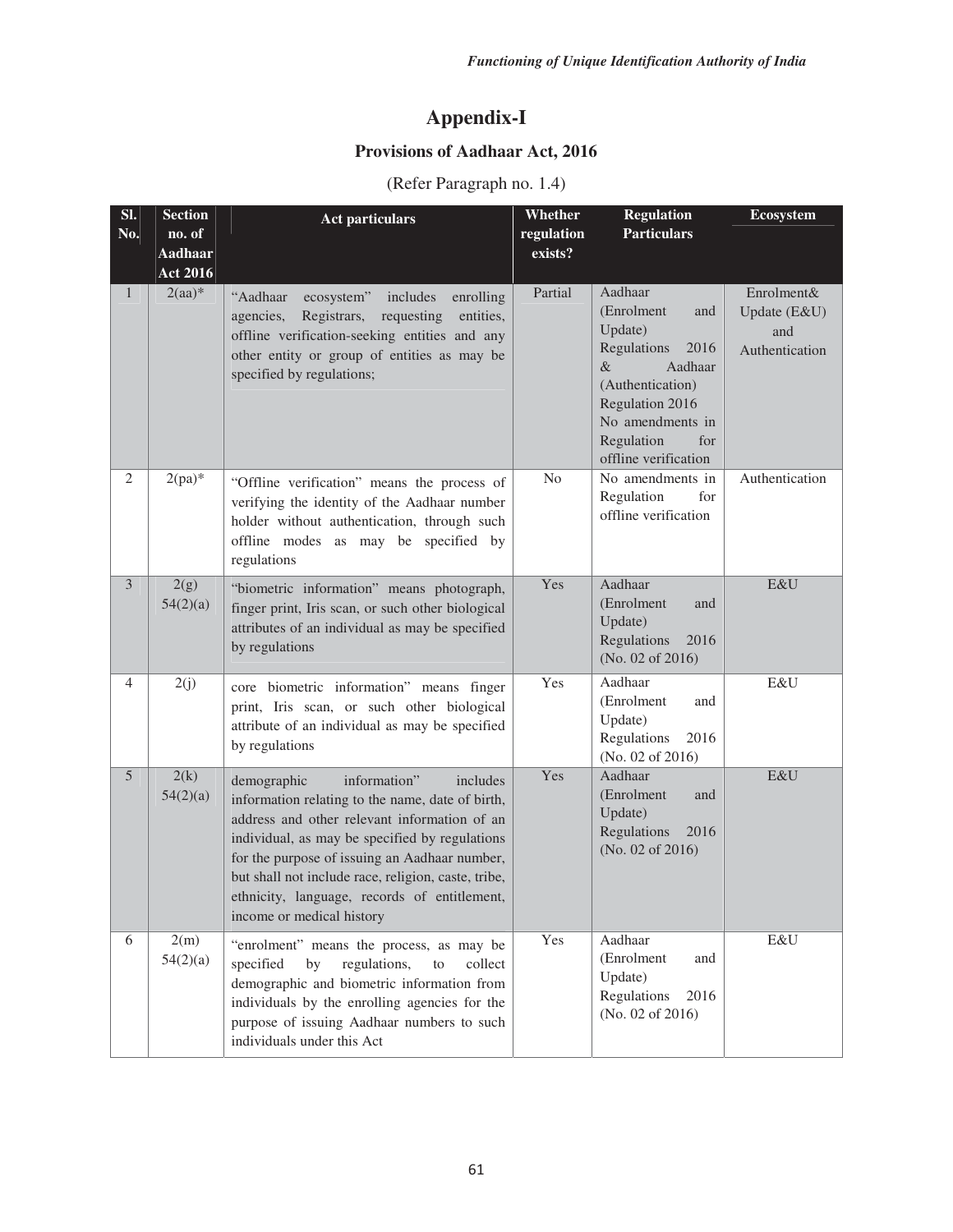| SI.            | <b>Section</b>            | <b>Act particulars</b>                                                                                                                                                                                                                                                                                                                                                                                                                                         | Whether    | <b>Regulation</b>                                                                                                                              | <b>Ecosystem</b> |
|----------------|---------------------------|----------------------------------------------------------------------------------------------------------------------------------------------------------------------------------------------------------------------------------------------------------------------------------------------------------------------------------------------------------------------------------------------------------------------------------------------------------------|------------|------------------------------------------------------------------------------------------------------------------------------------------------|------------------|
| No.            | no. of                    |                                                                                                                                                                                                                                                                                                                                                                                                                                                                | regulation | <b>Particulars</b>                                                                                                                             |                  |
|                | Aadhaar                   |                                                                                                                                                                                                                                                                                                                                                                                                                                                                | exists?    |                                                                                                                                                |                  |
| $\overline{7}$ | <b>Act 2016</b><br>3(2)   | The enrolling agency shall, at the time of<br>enrolment, inform the individual undergoing<br>enrolment of the following details in such<br>manner as may be specified by regulations,<br>namely: $-$ (a) the manner in which the<br>information shall be used                                                                                                                                                                                                  | Yes        | Aadhaar<br>(Enrolment<br>and<br>Update)<br>Regulations<br>2016<br>(No. 02 of 2016)                                                             | E&U              |
| 8              | 3(3)<br>54(2)(b)          | On receipt of the demographic information and<br>biometric information under sub-section (1),<br>the Authority shall, after verifying the<br>information, in such manner as may be<br>specified by regulations, issue an Aadhaar<br>number to such individual                                                                                                                                                                                                  | Yes        | Aadhaar<br>(Enrolment and<br>Update)<br>Regulations 2016<br>(No. 02 of 2016)<br>[Clause 10&13(2)]<br>$& 6th$ Amendments                        | E&U              |
| 9              | $3(4)$ *<br>$54(2)$ (be)  | The Aadhaar number issued to an individual<br>under sub-section (3) shall be a twelve-digit<br>identification number and any alternative<br>virtual identity as an alternative to the actual<br>Aadhaar number of an individual that shall be<br>generated by the Authority in such manner as<br>may be specified by regulations.                                                                                                                              | Yes        | The term Aadhaar<br>number to include<br>virtual id also                                                                                       | Aadhaar          |
| 10             | $3A(2)$ *<br>$54(2)$ (bb) | A child who is an Aadhaar number holder may,<br>within a period of six months of attaining the<br>eighteen years of age, make an application to<br>the Authority for cancellation of his Aadhaar<br>number, in such manner as may be specified by<br>regulations and the Authority shall cancel his<br>Aadhaar number                                                                                                                                          | Yes        | Aadhaar<br>(Enrolment and<br>Update) (eighth<br>Amendment<br>Regulations 2020.<br>(3 of 2020 dated<br>30th June 2020)                          | E & U            |
| 11             | 4(3)<br>54(2)(c)          | An Aadhaar number, in physical or electronic<br>form subject to authentication and other<br>conditions, as may be specified by regulations,<br>may be accepted as proof of identity of the<br>Aadhaar number holder for any purpose<br><i>*Substituted as</i><br>Every Aadhaar number holder to establish his<br>identity, may voluntarily use his Aadhaar<br>number in physical or electronic form by way<br>of authentication or offline verification, or in | Yes        | Aadhaar<br>(Authentication)<br>Regulation 2016<br>(No. 03 of 2016)<br>(12/09/16)<br>No amendments in<br>Regulation for<br>offline verification | Authentication   |
| 12             | $4(4)$ *                  | such other form as may be notified, in such<br>manner as may be specified by regulations                                                                                                                                                                                                                                                                                                                                                                       | Yes        | Aadhaar                                                                                                                                        | Authentication   |
|                | $54(2)$ (ca)              | An entity may be allowed to perform<br>authentication, if the Authority is satisfied that<br>the requesting entity is $-$ (a) compliant with<br>such standards of privacy and security as may<br>be specified by regulations;                                                                                                                                                                                                                                  |            | (Authentication)<br>Regulation 2016<br>(No. 03 of 2016)<br>(12/09/16)                                                                          |                  |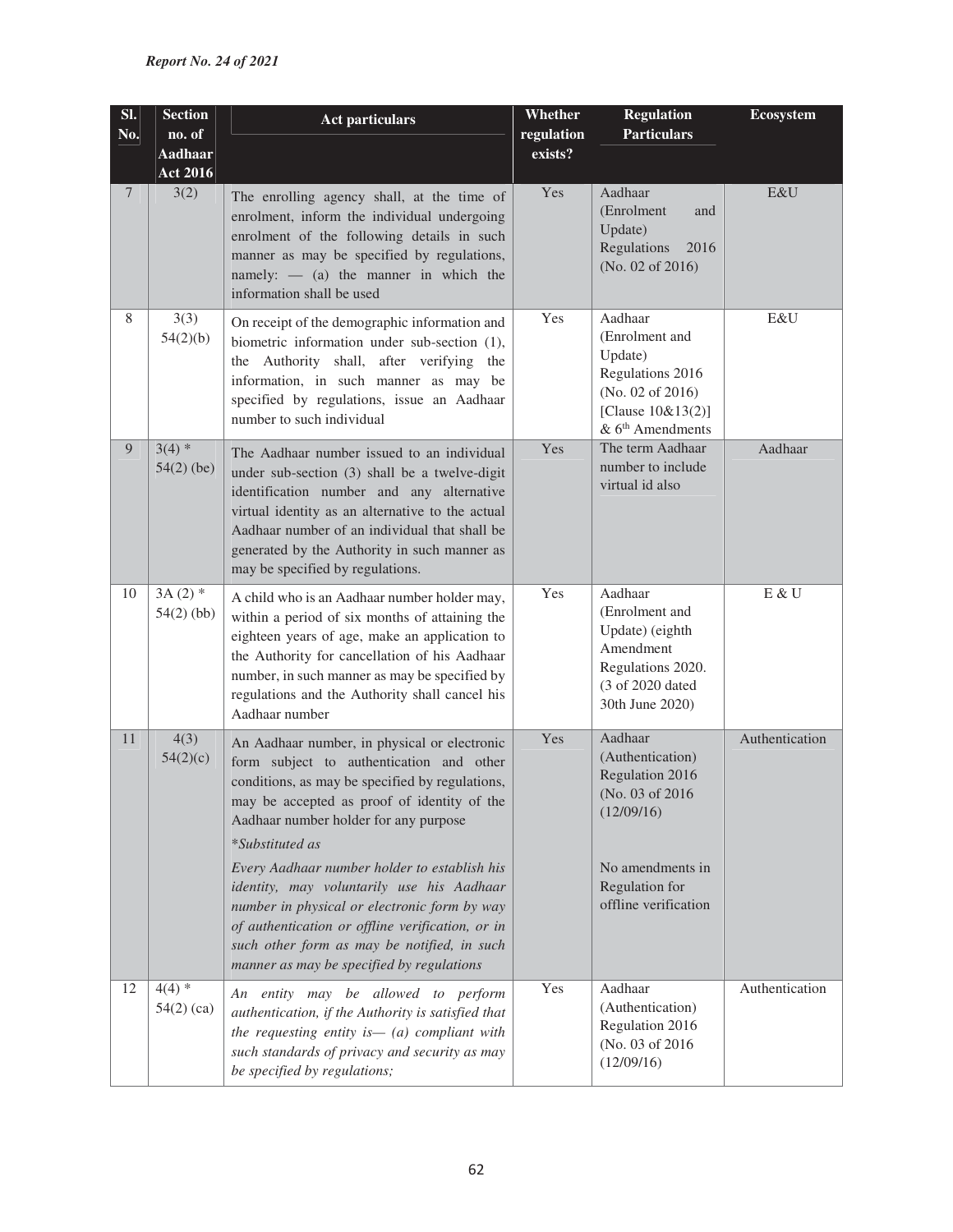| Sl.<br>No. | <b>Section</b><br>no. of   | <b>Act particulars</b>                                                                                                                                                                                                                                                                                                                                   | Whether<br>regulation | <b>Regulation</b><br><b>Particulars</b>                                                                                                                                                                                         | <b>Ecosystem</b> |
|------------|----------------------------|----------------------------------------------------------------------------------------------------------------------------------------------------------------------------------------------------------------------------------------------------------------------------------------------------------------------------------------------------------|-----------------------|---------------------------------------------------------------------------------------------------------------------------------------------------------------------------------------------------------------------------------|------------------|
|            | Aadhaar<br><b>Act 2016</b> |                                                                                                                                                                                                                                                                                                                                                          | exists?               |                                                                                                                                                                                                                                 |                  |
| 13         | $4(5)$ *<br>54(2)<br>(cob) | The Authority may, by regulations, decide<br>whether a requesting entity shall be permitted<br>the use of the actual Aadhaar number during<br>authentication or only an alternative virtual<br>identity                                                                                                                                                  | Yes                   | No regulation for<br>of only<br>use<br>an<br>alternate<br>virtual<br>number. However,<br>use of Aadhaar no<br>allowed<br>under<br>authentication<br>regulations<br>&<br>Aadhaar no include<br>virtual no (as per<br>amendments) | Authentication   |
| 14         | 5<br>54(2)(d)              | The Authority shall take special measures to<br>issue Aadhaar number to women, children,<br>senior citizens, persons with disability,<br>unskilled and unorganized workers, nomadic<br>tribes or to such other persons who do not have<br>any permanent dwelling house and such other<br>categories of individuals as may be specified<br>by regulations | Yes                   | Aadhaar<br>(Enrolment and<br>Update)<br>Regulations 2016<br>(No. 02 of 2016)                                                                                                                                                    | E&U              |
| 15         | 6<br>54(2)(e)              | The Authority may require Aadhaar number<br>holders<br>update<br>their<br>demographic<br>to<br>information and biometric information, from<br>time to time, in such manner as may be<br>specified by regulations, so as to ensure<br>continued accuracy of their information in the<br>Central Identities Data Repository.                               | Yes                   | Aadhaar<br>(Enrolment and<br>Update)<br>Regulations 2016<br>(No. 02 of 2016)<br>only bio of<br>children                                                                                                                         | E&U              |
| 16         | 8(1)<br>54(2)(f)           | The Authority shall perform authentication of<br>the Aadhaar number of an Aadhaar number<br>holder submitted by any requesting entity, in<br>relation to his biometric information or<br>demographic information, subject to such<br>conditions and on payment of such fees and in<br>such manner as may be specified by regulations                     | Yes                   | Aadhaar<br>(Authentication)<br>Regulation<br>2016<br>(No. 03 of 2016)<br>(Clause 12(7))                                                                                                                                         | Authentication   |
| 17         | 8(2)(a)<br>$54(2)(f)$ *    | A requesting entity shall-unless otherwise<br>provided in this Act, obtain the consent of an<br>individual or in the case of a child obtain the<br>consent of his parent or guardian before<br>collecting his identity information for the<br>purposes of authentication in such manner as<br>may be specified by regulations                            | Yes                   | Aadhaar<br>(Authentication)<br>Regulation 2016<br>(No. 03 of 2016)<br>(Clause 16)                                                                                                                                               | Authentication   |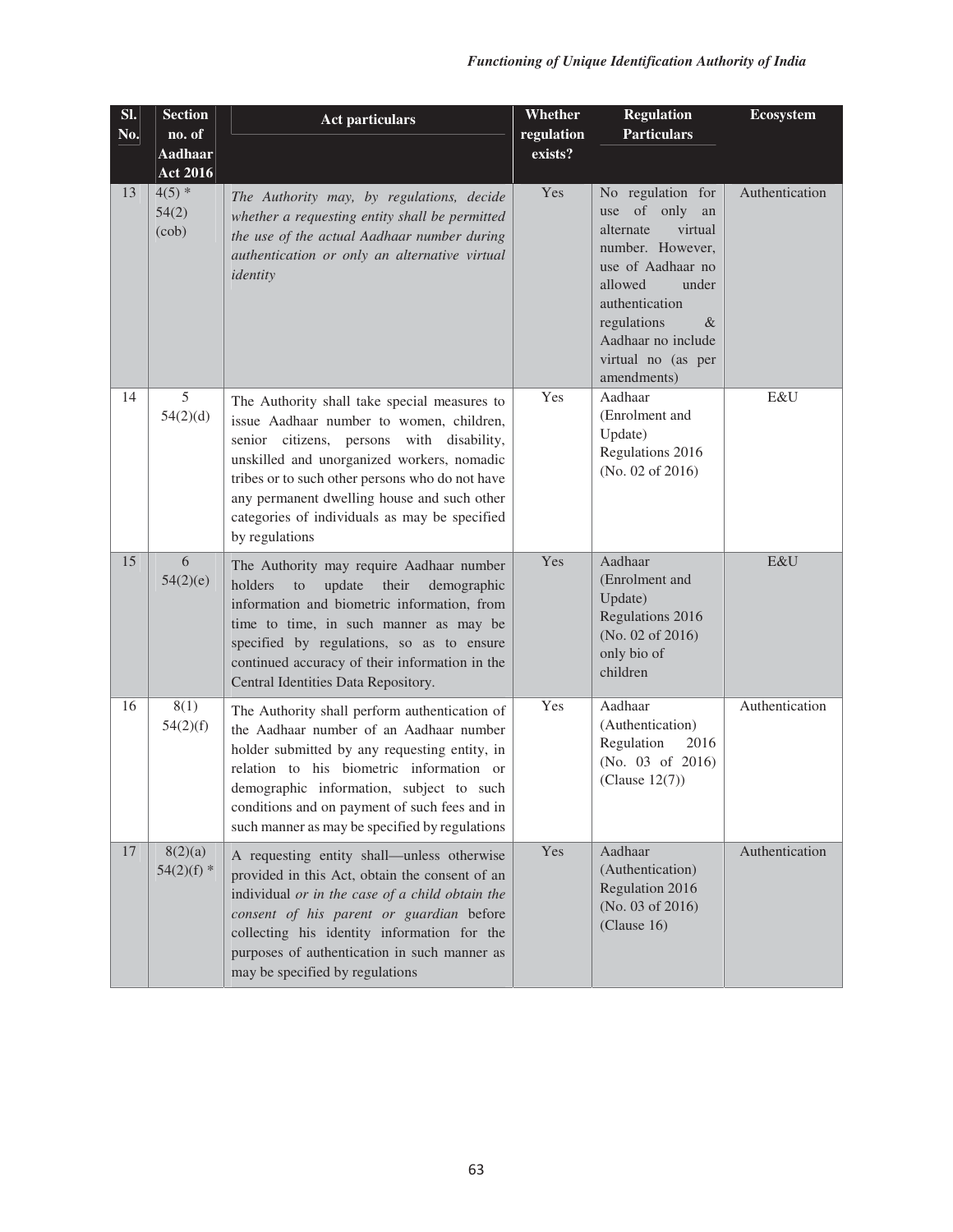| SI.<br>No. | <b>Section</b><br>no. of    | <b>Act particulars</b>                                                                                                                                                                                                                                                                                                                                                                                                                                                                                                             | Whether<br>regulation | <b>Regulation</b><br><b>Particulars</b>                                                                                                    | <b>Ecosystem</b> |
|------------|-----------------------------|------------------------------------------------------------------------------------------------------------------------------------------------------------------------------------------------------------------------------------------------------------------------------------------------------------------------------------------------------------------------------------------------------------------------------------------------------------------------------------------------------------------------------------|-----------------------|--------------------------------------------------------------------------------------------------------------------------------------------|------------------|
|            | Aadhaar<br><b>Act 2016</b>  |                                                                                                                                                                                                                                                                                                                                                                                                                                                                                                                                    | exists?               |                                                                                                                                            |                  |
| 18         | $8(2)(b)$ *<br>$54(2)$ (fa) | "Provided that the requesting entity shall, in<br>case of failure to authenticate due to illness,<br>injury or infirmity owing to old age or<br>otherwise or any technical or other reasons,<br>provide such alternate and viable means of<br>identification of the individual, as may be<br>specified by regulations                                                                                                                                                                                                              | No                    | No amendment in<br>regulations found<br>to provide for<br>alternate and viable<br>means of<br>identification of an<br>individual           | Authentication   |
| 19         | 8(3)<br>54(2)(f)            | A requesting entity shall inform, in such<br>manner as may be specified by regulations, the<br>individual submitting his identity information<br>for authentication, the following details with<br>respect to authentication, namely:— (a) the<br>nature of information that may be shared upon<br>authentication; (b) the uses to which the<br>information received during authentication<br>may be put by the requesting entity; and (c)<br>alternatives to<br>submission of<br>identity<br>information to the requesting entity | Yes                   | Aadhaar<br>(Authentication)<br>Regulation 2016<br>(No. 03 of 2016)                                                                         | Authentication   |
| 20         | 8A(2)(a)<br>$\ast$          | Every offline verification-seeking entity shall,<br>$-$ (a) before performing offline verification,<br>obtain the consent of an individual, or in the<br>case of a child, his parent or guardian, in such<br>manner as may be specified by regulations                                                                                                                                                                                                                                                                             | Partial               | No amendments in<br>Regulation for<br>offline verification<br>however in other<br>cases it is available<br>in Authentication<br>Regulation | Authentication   |
| 21         | $8A(3)$ *                   | An offline verification-seeking entity shall<br>inform the individual undergoing offline<br>verification, or in the case of a child, his parent<br>or guardian, the following details with respect<br>to offline verification, in such manner as may<br>be specified by regulations,                                                                                                                                                                                                                                               | Partial               | No amendments in<br>Regulation for<br>offline verification<br>however in other<br>cases it is available<br>in Authentication<br>Regulation | Authentication   |
| 22         | 8A(4)(c)<br>$\ast$          | No offline verification-seeking entity shall-<br>$(c)$ take any action contrary to any obligation<br>on it as may be specified by regulations.                                                                                                                                                                                                                                                                                                                                                                                     | N <sub>o</sub>        | No amendments in<br>Regulation for<br>offline verification                                                                                 | Authentication   |
| 23         | 10<br>54(2)(g)              | The Authority may engage one or more entities<br>to establish and maintain the Central Identities<br>Data Repository and to perform any other<br>functions as may be specified by regulations.                                                                                                                                                                                                                                                                                                                                     | Yes                   | Aadhaar (Data<br>Security)<br>Regulations, 2016<br>(No. 04 of 2016)                                                                        | IS /Tech         |
| 24         | 18(2)(e)                    | The chief executive officer shall be the legal<br>representative of the Authority and shall be<br>responsible for- (e) performing such other<br>functions, or exercising such other powers, as<br>may be specified by regulations                                                                                                                                                                                                                                                                                                  | Yes                   | <b>UIDAI</b><br>(Transaction<br>of<br><b>Business</b><br>at<br>Meetings<br>of<br>the<br>Authority)<br>Regulations, 2016<br>(No. 1 of 2016) | Administration   |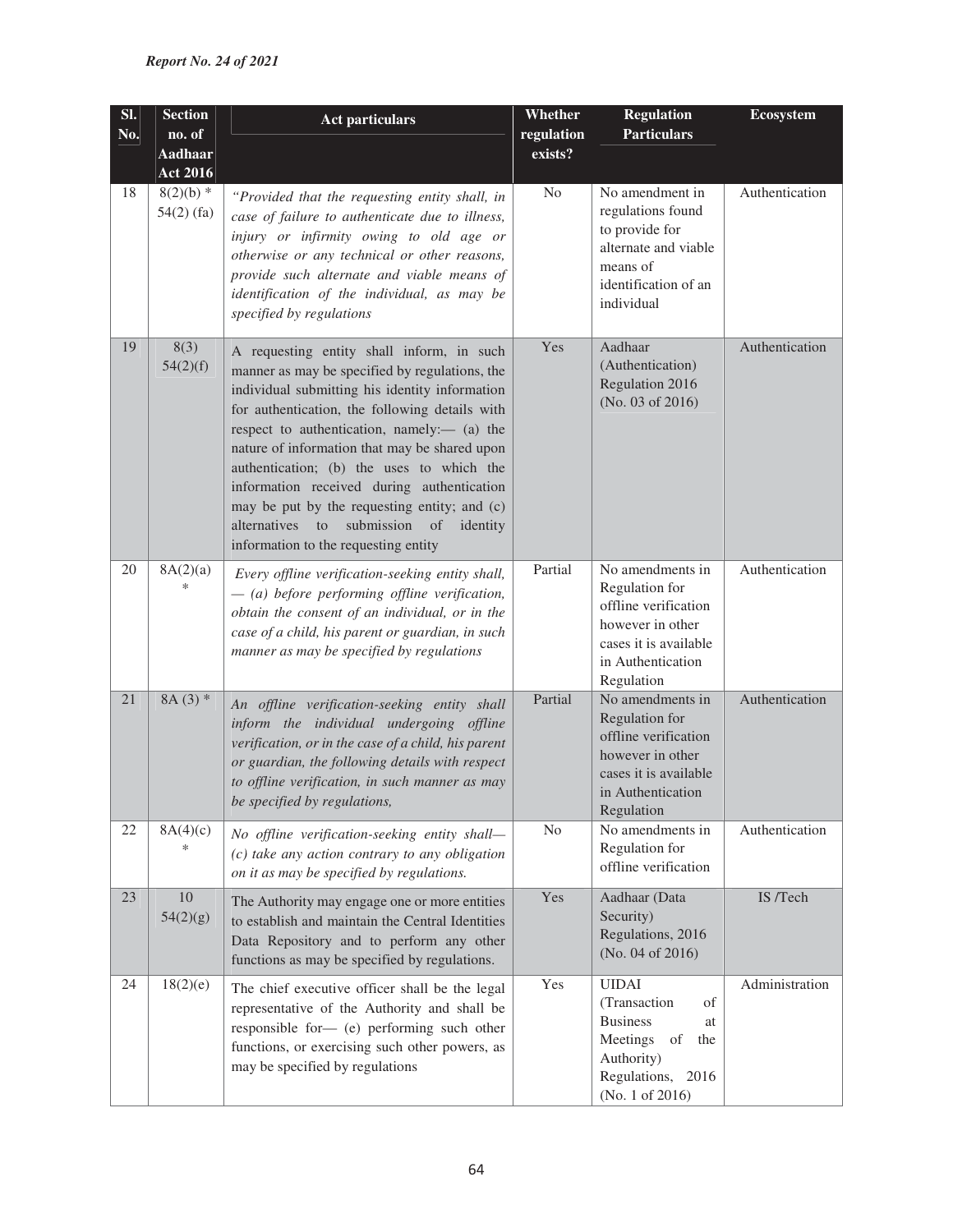| SI. | <b>Section</b>                             | <b>Act particulars</b>                                                                                                                                                                                                                                                                                                                                                | Whether    | <b>Regulation</b>                                                                                                                                             | <b>Ecosystem</b>        |
|-----|--------------------------------------------|-----------------------------------------------------------------------------------------------------------------------------------------------------------------------------------------------------------------------------------------------------------------------------------------------------------------------------------------------------------------------|------------|---------------------------------------------------------------------------------------------------------------------------------------------------------------|-------------------------|
| No. | no. of                                     |                                                                                                                                                                                                                                                                                                                                                                       | regulation | <b>Particulars</b>                                                                                                                                            |                         |
|     | <b>Aadhaar</b>                             |                                                                                                                                                                                                                                                                                                                                                                       | exists?    |                                                                                                                                                               |                         |
|     | <b>Act 2016</b>                            |                                                                                                                                                                                                                                                                                                                                                                       |            |                                                                                                                                                               |                         |
| 25  | 19(1)<br>54(2)(h)                          | The Authority shall meet at such times and<br>places and shall observe such rules of<br>procedure in regard to the transaction of<br>business at its meetings, including quorum at<br>such meetings, as may be specified by<br>regulations                                                                                                                            | Yes        | <b>UIDAI</b><br>(Transaction<br>of<br><b>Business</b><br>at<br>Meetings of<br>the<br>Authority)<br>Regulations, 2016<br>(No. 1 of 2016)<br>[Clause 3]         | Administration          |
| 26  | 21(2)<br>54(2)(i)<br>$2I(1)$ *<br>54(2)(x) | The salaries and allowances payable to, and the<br>other terms and conditions of service of, the<br>chief executive officer and other officers and<br>other employees of the Authority shall be such<br>as may be specified by regulations with the<br>approval of the Central Government.                                                                            | No         | <b>UIDAI</b><br>(Appointment<br>of<br><b>Officers</b><br>and<br>Employees)<br>Regulations, 2020<br>(No. 1 of $2020$ )<br>dated 21-01-2020<br>& UIDAI (Salary, | Administration          |
|     |                                            | *Substituted as<br>(1) The Authority shall appoint such officers<br>and employees as may be required for the<br>discharge of its functions under this Act. $(2)$<br>The salaries and allowances payable to, and<br>the other terms and conditions of service of, the<br>officers and employees of the Authority shall be<br>such as may be specified by regulations." | Yes        | Allowances<br>and<br>other Terms<br>and<br>Conditions<br>of<br>Service<br>of<br>Employees)<br>Regulations, 2020<br>(No. 2 of 2020)<br>dated 21-01-2020        |                         |
| 27  | $23(2)(a)$ *                               | Without prejudice to sub-section (1), the<br>powers and functions of the Authority, inter<br>alia, include— (a) specifying, by regulations,<br>demographic information and biometric<br>information required for enrolment and the<br>processes for collection and verification<br>thereof;                                                                           | Yes        | Aadhaar<br>(Enrolment<br>and<br>Update)<br>Regulations 2016.<br>(Clause<br>3,4,5,10<br>$6th$ ,<br>7 <sup>th</sup><br>and<br>Amendments                        | E & U                   |
| 28  | $23(2)(b)$ *                               | Without prejudice to sub-section (1), the<br>powers and functions of the Authority, inter<br>alia, include—(b) collecting demographic<br>information and biometric information from<br>any individual seeking an Aadhaar number in<br>such manner as may be specified by regulations                                                                                  | Yes        | Aadhaar<br>(Enrolment<br>and<br>Update)<br>Regulations<br>2016<br>(No. 02 of 2016)<br>(Clause<br>3,4,5,10<br>$6th$ ,<br>7 <sup>th</sup><br>and<br>Amendments  | $\mbox{E}$ & $\mbox{U}$ |
| 29  | $23(2)(f)$ *<br>54(2)(k)                   | Without prejudice to sub-section (1), the<br>powers and functions of the Authority, inter<br>alia, include—((f) maintaining and updating<br>the information of individuals in the Central<br>Identities Data Repository in such manner as<br>may be specified by regulations                                                                                          | Yes        | Aadhaar<br>(Enrolment and<br>Update)<br>Regulations 2016<br>(No. 02 of 2016)                                                                                  | $E \& U$                |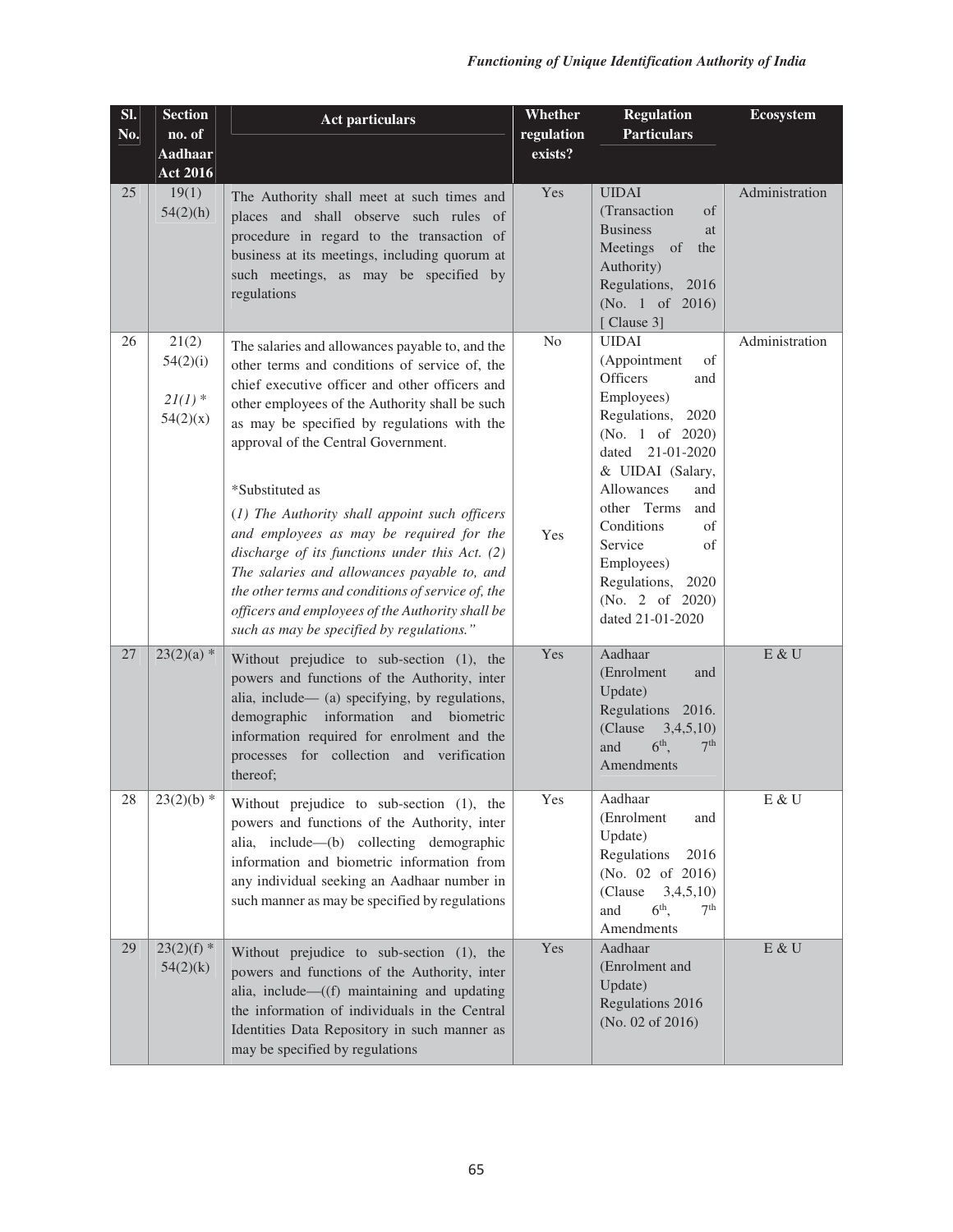| SI.<br>No. | <b>Section</b><br>no. of<br><b>Aadhaar</b><br><b>Act 2016</b> | <b>Act particulars</b>                                                                                                                                                                                                                                                                                                                                             | Whether<br>regulation<br>exists? | <b>Regulation</b><br><b>Particulars</b>                                                                                                         | <b>Ecosystem</b> |
|------------|---------------------------------------------------------------|--------------------------------------------------------------------------------------------------------------------------------------------------------------------------------------------------------------------------------------------------------------------------------------------------------------------------------------------------------------------|----------------------------------|-------------------------------------------------------------------------------------------------------------------------------------------------|------------------|
| 30         | 23(2)(g)<br>54(2)(1)                                          | Without prejudice to sub-section (1), the<br>powers and functions of the Authority, inter<br>alia, include— $(g)$ omitting and deactivating of<br>an Aadhaar number and information relating<br>thereto in such manner as may be specified by<br>regulations                                                                                                       | Yes                              | Aadhaar<br>(Enrolment and<br>Update)<br>Regulations 2016<br>(No. 02 of $2016$ )<br>(Clause 27, 28)                                              | E&U              |
| 31         | 23(2)(i)<br>54(2)(n)                                          | Without prejudice to sub-section (1), the<br>powers and functions of the Authority, inter<br>alia, include—(i) specifying, by regulations,<br>the terms and conditions for appointment of<br>Registrars, enrolling agencies and service<br>providers and revocation of appointments<br>thereof                                                                     | Yes                              | Aadhaar<br>(Enrolment and<br>Update)<br>Regulations 2016<br>(No. 02 of 2016)<br>and $2^{\text{nd}}$ & 4 <sup>th</sup><br>Amendments             | E&U              |
| 32         | 23(2)(k)<br>54(2)(0)                                          | Without prejudice to sub-section (1), the<br>powers and functions of the Authority, inter<br>alia, include—sharing, in such manner as may<br>be specified by regulations, the information of<br>Aadhaar number holders, subject to the<br>provisions of this Act                                                                                                   | Yes                              | Aadhaar (Sharing<br>of Information)<br>Regulations, 2016<br>(No. 05 of 2016)                                                                    | IS               |
| 33         | 23(2)(m)<br>54(2)(p)                                          | Without prejudice to sub-section (1), the<br>powers and functions of the Authority, inter<br>alia, include— (m) specifying, by regulations,<br>various processes relating to data management,<br>security protocols and other technology<br>safeguards under this Act                                                                                              | Yes                              | Aadhaar (Data<br>Security)<br>Regulations, 2016<br>(No. 04 of 2016)                                                                             | <b>IS</b>        |
| 34         | 23(2)(n)<br>54(2)(q)                                          | Without prejudice to sub-section (1), the<br>powers and functions of the Authority, inter<br>alia, include— (n) specifying, by regulations,<br>the conditions and procedures for issuance of<br>new Aadhaar number to existing Aadhaar<br>number holder                                                                                                            | N <sub>o</sub>                   | The enrolment and<br>update division of<br><b>UIDAI</b> informed<br>that the purpose of<br>the provision in<br>the Act was not<br>known to them | E&U              |
| 35         | 23(2)(0)<br>54(2)(r)                                          | Without prejudice to sub-section (1), the<br>powers and functions of the Authority, inter<br>alia, include—(o) levying and collecting the<br>fees or authorising the Registrars, enrolling<br>agencies or other service providers to collect<br>such fees for the services provided by them<br>under this Act in such manner as may be<br>specified by regulations | Yes                              | Aadhaar<br>(Enrolment and<br>Update)<br>Regulations 2016<br>(No. 02 of 2016)                                                                    | E&U              |
| 36         | 23(2)(r)<br>54(2)(s)                                          | Without prejudice to sub-section (1), the<br>powers and functions of the Authority, inter<br>alia, include—(r) evolving of, and specifying,<br>by regulations, policies and practices for<br>Registrars, enrolling agencies and other service<br>providers                                                                                                         | Yes                              | Aadhaar<br>(Enrolment and<br>Update)<br>Regulations 2016<br>(No. 02 of 2016)-                                                                   | E&U              |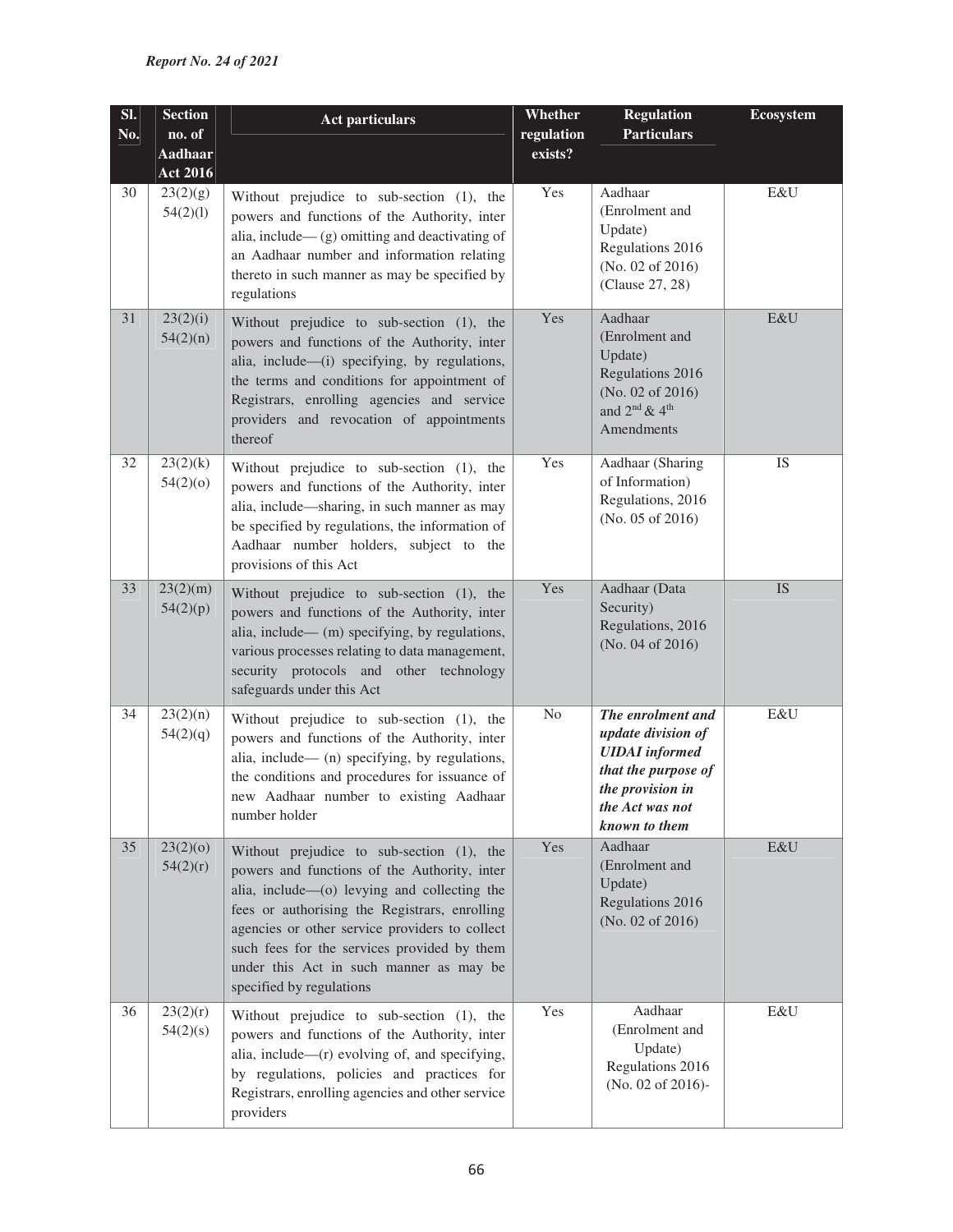| SI.<br>No. | <b>Section</b><br>no. of | <b>Act particulars</b>                                                                                                                                                                                                                                                                                                                                                                                                                         | <b>Whether</b><br>regulation | <b>Regulation</b><br><b>Particulars</b>                                                                                                | <b>Ecosystem</b> |
|------------|--------------------------|------------------------------------------------------------------------------------------------------------------------------------------------------------------------------------------------------------------------------------------------------------------------------------------------------------------------------------------------------------------------------------------------------------------------------------------------|------------------------------|----------------------------------------------------------------------------------------------------------------------------------------|------------------|
|            | Aadhaar                  |                                                                                                                                                                                                                                                                                                                                                                                                                                                | exists?                      |                                                                                                                                        |                  |
| 37         | <b>Act 2016</b><br>28(3) | The Authority shall take all necessary<br>measures to ensure that the information in the<br>possession or control of the Authority,<br>including information stored in the Central<br>Identities Data Repository, is secured and<br>protected against access, use or disclosure not<br>permitted under this Act or regulations made<br>thereunder,<br>and<br>against<br>accidental<br><sub>or</sub><br>intentional destruction, loss or damage | Yes                          | Aadhaar (Data<br>Security)<br>Regulations, 2016<br>(No. 04 of 2016)                                                                    | <b>IS</b>        |
| 38         | $28(5)$ *<br>54(2)(t)    | Provided that an Aadhaar number holder may<br>request the Authority to provide access to his<br>identity information excluding his core<br>biometric information in such manner as may<br>be specified by regulations                                                                                                                                                                                                                          | Yes                          | Aadhaar<br>(Authentication)<br>Regulation 2016<br>(No. 03 of 2016)<br>[clause 28]                                                      | Authentication   |
| 39         | 29(2)<br>54(2)(u)        | The identity information, other than core<br>biometric information, collected or created<br>under this Act may be shared only in<br>accordance with the provisions of this Act and<br>in such manner as may be specified by<br>regulations.                                                                                                                                                                                                    | Yes                          | Aadhaar (Sharing<br>of Information)<br>Regulations, 2016<br>(No. 05 of 2016)                                                           | <b>IS</b>        |
| 40         | 29(4)                    | No Aadhaar number or core biometric<br>information collected or created under this Act<br>in respect of an Aadhaar number holder shall<br>be published, displayed or posted publicly,<br>except for the purposes as may be specified by<br>regulations.                                                                                                                                                                                        | Yes                          | Aadhaar (Sharing<br>of Information)<br>Regulations, 2016<br>(No. 05 of 2016)<br>[Clause $6$ ]                                          | <b>IS</b>        |
| 41         | 31(1)<br>54(2)(v)        | In case any demographic information of an<br>Aadhaar number holder is found incorrect or<br>changes subsequently, the Aadhaar number<br>holder shall request the Authority to alter such<br>demographic information in his record in the<br>Central Identities Data Repository in such<br>manner as may be specified by regulations                                                                                                            | Yes                          | Aadhaar<br>(Enrolment and<br>Update)<br>Regulations 2016<br>(No. 02 of 2016)<br>and Amendments<br>(7 <sup>th</sup> , 6 <sup>th</sup> ) | E&U              |
| 42         | 31(2)<br>54(2)(v)        | In case any biometric information of Aadhaar<br>number holder is lost or changes subsequently<br>for any reason, the Aadhaar number holder<br>shall request the Authority to make necessary<br>alteration in his record in the Central Identities<br>Data Repository in such manner as may be<br>specified by regulations.                                                                                                                     | Yes                          | Aadhaar<br>(Enrolment<br>and<br>Update)<br>Regulations<br>2016<br>(No. 02 of 2016)<br>Amendments<br>and<br>$(7^{th}, 6^{th})$          | E&U              |
| 43         | 31(4)                    | No identity information in the Central<br>Identities Data Repository shall be altered<br>except in the manner provided in this Act or<br>regulations made in this behalf                                                                                                                                                                                                                                                                       | Partial                      | No amendments in<br>Authentication<br>Regulations (cl 26)<br>found to include<br>the change.                                           | Authentication   |